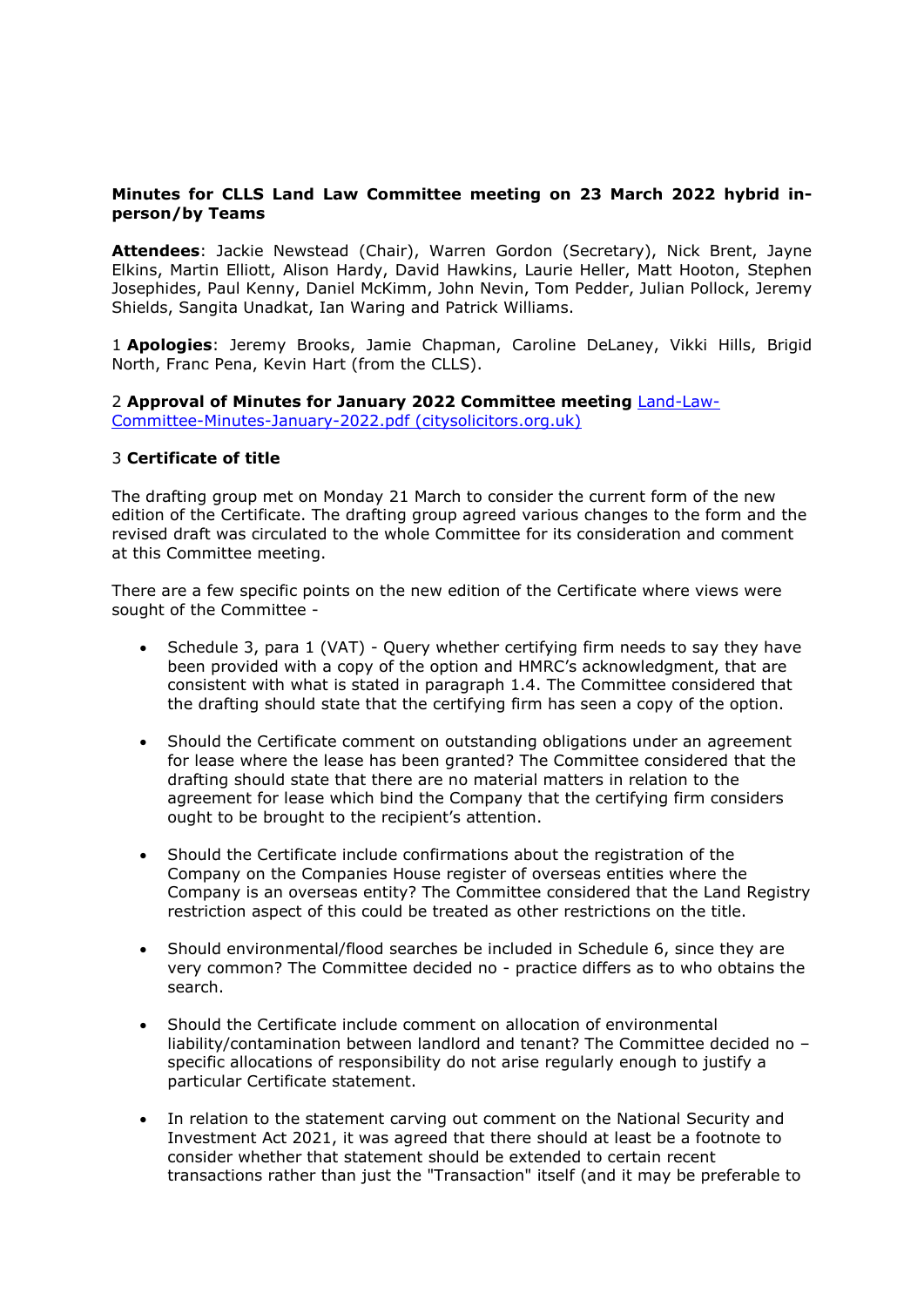amend the statement itself) – e.g. the grant of the Lease or any Letting Document on which value is key, as NSIA could apply to those situations but not be within the definition of Transaction. The difficulty for the certifying firm potentially applies to all those circumstances.

There will be no proforma construction report for the new Certificate, as much depends on the particular circumstances; instead it is proposed that there will be guidance from the Construction Law Committee covering construction reporting generally, not just limited to the Certificate, highlighting the need for the reporting to be appropriate in the light of the relevant transaction and the Certificate's usual use for investment/portfolio situations. The Committee awaits news of any possible additional statements for the Construction section of the Certificate from the Construction Law Committee.

For completeness, there are also the following connected matters:

• Possible Planning statements – Jackie Newstead has been reaching out to the CLLS Planning Law Committee.

• Brigid North and Sangita Unadkat are looking at the residential law side, although there will not be a Schedule 4 equivalent for a residential long lease.

• Once the Certificate is finalised, there will be a consultation among the PSL community lasting a couple of months seeking comments.

#### **Action: The drafting of the Certificate will continue and hopefully a close to final form should be available for May's Committee meeting.**

## 4 **Commercial Rent (Coronavirus) Bill for COVID rent arrears**:

The draft Bill passed its third reading in the House of Lords on Tuesday, with the House of Commons considering the final amendments on 23 March 2022. The Act and arbitration scheme are likely to be in force at the end of this week and a [Code](https://www.gov.uk/government/publications/commercial-rents-code-of-practice-november-2021/code-of-practice-for-commercial-property-relationships-following-the-covid-19-pandemic#annex-a-timelines) of [Practice](https://www.gov.uk/government/publications/commercial-rents-code-of-practice-november-2021/code-of-practice-for-commercial-property-relationships-following-the-covid-19-pandemic#annex-a-timelines) was also published in November 2021. The moratorium under the Coronavirus Act 2020 preventing forfeiture of commercial leases on grounds of arrears comes to an end on 25 March 2022 as does restrictions on commercial rent arrears recovery (CRAR), and the restriction on winding up petitions on grounds of arrears ends on 31 March 2022.

The purpose of the Commercial Rent (Coronavirus) Act is to ringfence and resolve certain pandemic arrears, the key point being that if a tenant was mandated to close during the pandemic (so not, for example, offices), any arrears accrued during that period are protected by the Act. The tenant's protection is a six months window from 25 March within which to ask an arbitrator to consider the tenant's business and decide upon questions of tenant viability, affordability and landlord solvency and to make an award as to whether the arrears should be paid, deferred or wholly or partly written-off. One of the concerns is that there is no objective test for tenant viability; it is down to the arbitrator's discretion.

It is possible that 1,000s of cases will go to arbitration and that over 1,000 arbitrators will be needed to deal with this. There must be questions over whether there will be enough arbitrators to make this work.

A number of uncertainties and questions remain about the statutory arbitration process.

The arbitration decisions will be published so could create binding precedents and there may be concerns about confidentiality.

The Act cannot deal with tenants with multiple premises, without the agreement of the relevant landlords (to consolidate the arbitration proceedings).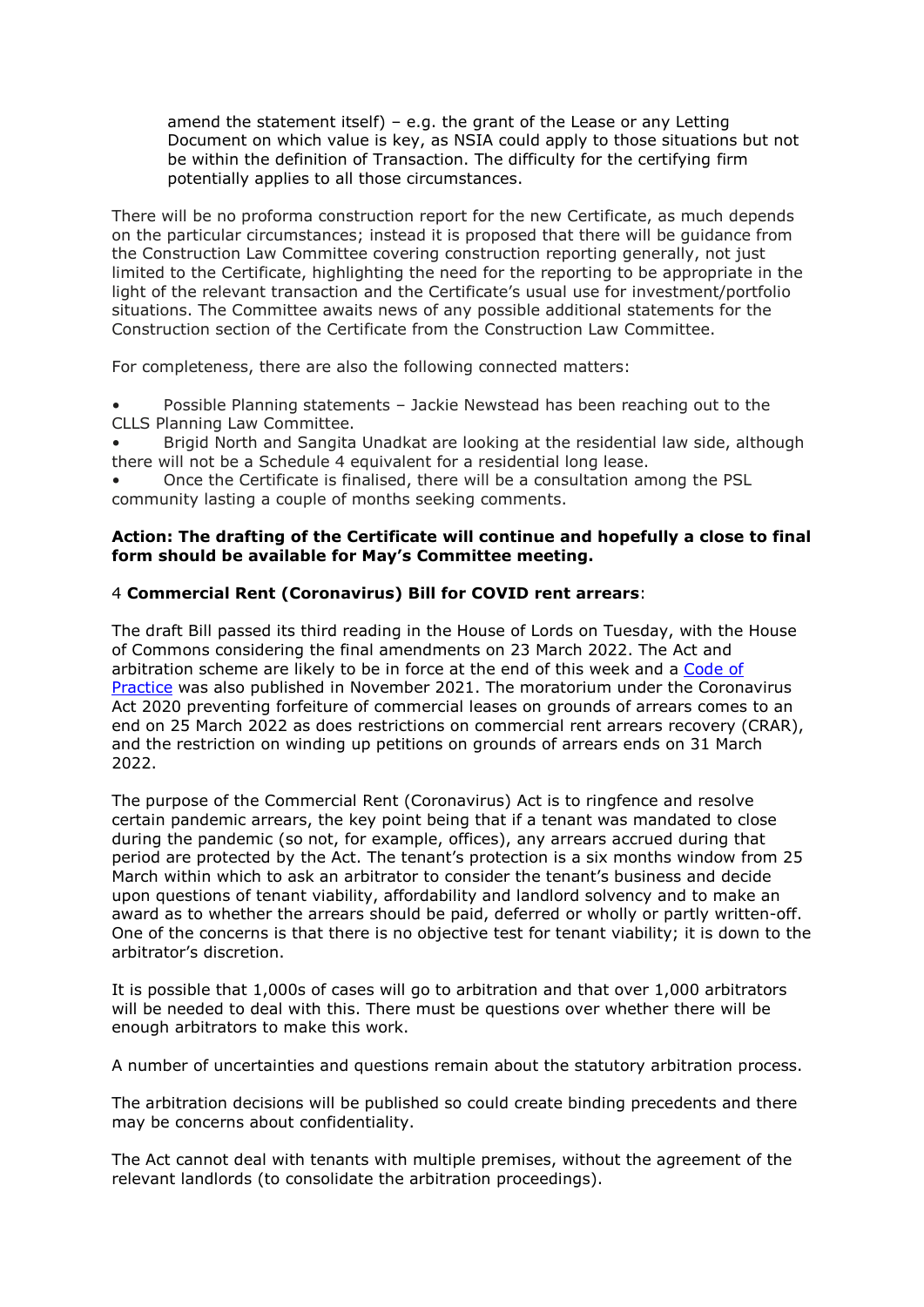## 5 **Thoughts on the Economic Crime (Transparency and Enforcement) Act 2022**

The Economic Crime (Transparency and Enforcement) Act received Royal Assent on 15 March 2022. The Act provides for the setting up of the Companies House register for beneficial owners of overseas entities that own UK property (adopting a similar approach to the person with significant control PSC register for UK-registered entities).

While the legislation captures the beneficial owner of the overseas entity registered proprietor, it may not necessarily capture the beneficiary behind the entity. The Act forms part of the UK Government's strategy to crack down on overseas criminals using UK property to launder money. Once the register has gone live, there will be implications for overseas entities that are, or are entitled to be, the proprietor of land registered at the Land Registries for England/Wales, Scotland or Northern Ireland, or for parties dealing with them. This register will not only apply prospectively, but also apply retrospectively to property bought by overseas owners up to over 20 years ago in England and Wales (the legislation refers to overseas entities that became a registered proprietor pursuant to an application made to HM Land Registry (HMLR) on or after 1 January 1999, which apparently is the date from which HMLR has readily accessible data for which proprietors are overseas entities). Overseas entities include for example Jersey and Guernsey entities.

The method by which the Government will enforce Companies House registration is through introducing controls over the ability of overseas entities or certain parties transacting with them to register themselves at HM Land Registry. The transfer (or other disposition) of land by the overseas entity remains valid, but the disposition may not be registered at HMLR if there has been no Companies House registration.

So to be registered at HMLR, the overseas entity must be either a "registered overseas entity" (having complied with the registration and updating duties at Companies House) or an "exempt overseas entity" (details of who is exempt is to be included in future regulations). Concern was expressed about how mortgagees can protect themselves.

HMLR will be required to enter a restriction on a title owned by an overseas entity (registered pursuant to an application made on or after 1 January 1999) and this must be done as soon as reasonably practicable and before the end of a transitional period. The transitional period is 6 months from the date that the section of the Act relating to Companies House's register of overseas entities comes fully into force. Although the restriction will appear on the title, it does not take effect until the end of the transitional period. The restriction will prohibit the registration of a transfer, grant of a lease for more than 7 years or grant of a legal charge, subject to certain exceptions, in particular the entity is a "registered overseas entity" or an "exempt overseas entity" at the time of the disposition; the disposition was made pursuant to a contract dated before the restriction was entered in the register; the disposition was made in the exercise of a power of sale or leasing conferred on the owner of a registered charge or a receiver appointed by such an owner; and the disposition is made by a specified insolvency practitioner in specified circumstances. There are similar restrictions where an overseas entity disposing is entitled to be, but is not registered at HMLR.

There are also transitional provisions requiring an overseas entity, which became registered proprietor pursuant to an application to HMLR made on or after 1 January 1999 but before the new legislation commences, to become a "registered overseas entity" by the end of the transitional period mentioned above, unless they are exempt.

If the overseas entity became the registered proprietor pursuant to an application made on or after 1 January 1999 but it is neither a "registered overseas entity" nor exempt,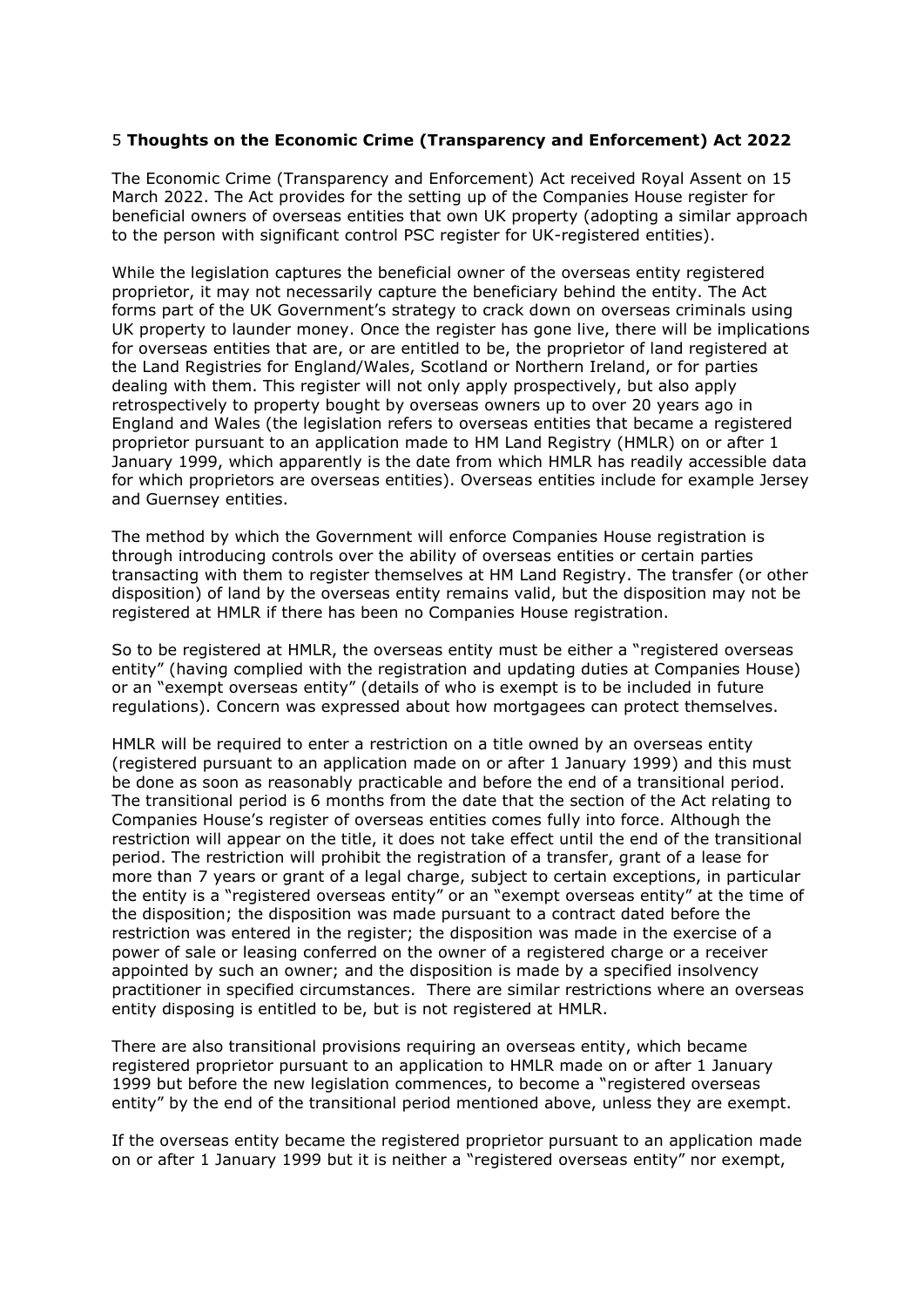the Secretary of State can by notice require them to apply for registration in the register of overseas entities within 6 months from the date of the notice.

And there are provisions which seek to capture an overseas entity which disposes of its UK land during the transitional period and would otherwise avoid disclosure of relevant information to Companies House.

Failure to comply with the legislation is a criminal offence for the entity and its officers at fault with fines and/or imprisonment.

The timings relate to a period starting from the date that the section of the Act relating to Companies House's register of overseas entities comes fully into force. It remains to be seen how long that will take and perhaps in that regard how well-progressed Companies House is with the new register.

Overseas entities and UK entities that hold assets through overseas entities should consider their UK land ownerships or proposed acquisitions to understand the implications of the legislation for their organisations.

A group of PSLs from various firms are working on drafting for the Act to ensure that a party dealing with an overseas entity can be registered at HMLR. The drafting is likely to be included as condition precedents in agreements for lease and sale contracts, since the Companies House requirements will need to be satisfied before completion of the relevant disposition.

## 6 **Suggested changes to the CLLS Overseas legal opinion**

A correspondent had kindly provided comments on the CLLS form of overseas legal opinion. Martin Elliott is leading a sub-group of the Committee considering those comments and the sub-group has done some preliminary work updating the opinion and incorporating some comments. Views were sought of the Committee on how far law firms which receive an overseas opinion should go on checking a) an overseas' lawyer's right to practise b) their level of PI cover and proof of this. The Committee considered that it should not be normal practice to check the overseas' lawyer's right to practise – the overseas lawyer would usually cover this in the opinion and recipient firms will generally satisfy themselves on this as a matter of common sense. Information as to the level of PI cover wouldn't generally be sought as the overseas firm is unlikely to divulge this information and what test should be applied to gauge the level of cover required? **Action: A draft of the revised opinion will be circulated to the Committee for comments.**

#### 7 **Further thoughts on ESG drafting**

The Committee is working with the Law Society to consider production of a possible note looking at green lease drafting including the clauses of the Chancery Lane Project. **Action: Please let Warren know if you would like to be involved with this initiative.**

#### 8 **Use of Client Account on Financings**

Is it reasonable for a law firm to refuse to accept funds directly from their own client on the basis that they don't want to receive the funds into their client account? A concern was mentioned by one member that they had encountered this in a financing and they asked that, if a firm is instructed and the funds directly relate to their instruction, how can it be a breach of the solicitor accounts rules by passing the funds through the firm's account? The Committee noted that in financings the money may not need to pass through the law firm's client account, although it was acknowledged that the funds for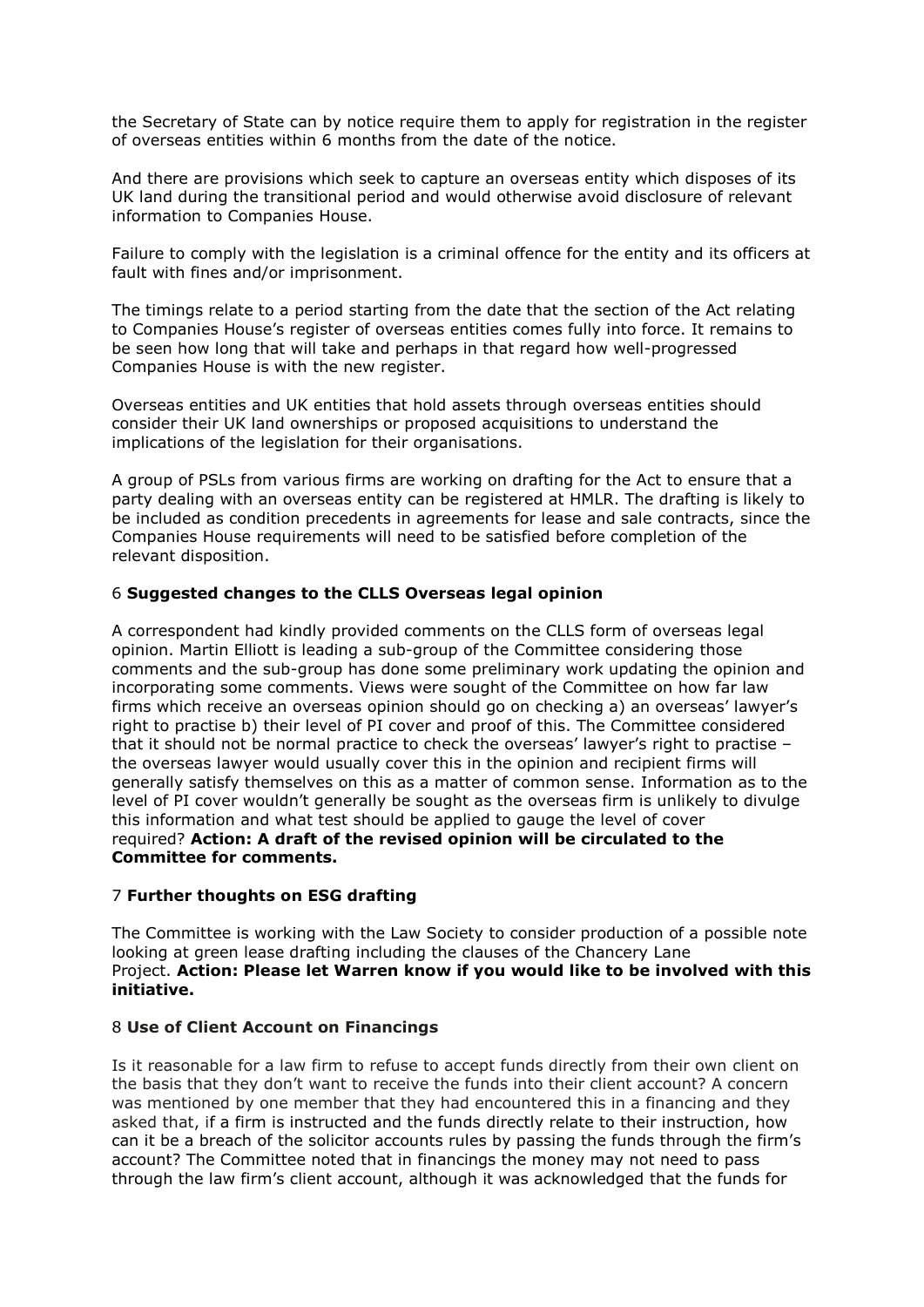closings more generally would often need to sit with a solicitor and that passing from one solicitor's account to another greatly speeds up the process. Most members had not encountered this as a problem.

# 9 **Law Society's planned work on Professional ethics**

A paper was shared with the Committee on the Law Society's planned work on professional ethics. This paper outlines the problems facing the legal profession in relation to the label 'professional enablers', the work that the Law Society has been undertaking to address the issue, initial analysis of the issue and some early views about initial potential options that the Law Society could take forward to help support the profession. Members were encouraged to share the paper with interested colleagues.

10 **Committee's undertakings documents – are they "Harcus Sinclair compliant"?** (Borrower's solicitor's [undertakings](https://www.citysolicitors.org.uk/clls/clls-precedent-documents/borrowers-solicitors-undertakings-for-benefit-of-lenders-solicitor-and-security-agent-trustee-re-post-completion-matters/) for benefit of lender's solicitor and security agent/trustee re [post-completion](https://www.citysolicitors.org.uk/clls/clls-precedent-documents/borrowers-solicitors-undertakings-for-benefit-of-lenders-solicitor-and-security-agent-trustee-re-post-completion-matters/) matters - The City of London Law Society  $\sim$ CLLS [\(citysolicitors.org.uk\)](https://www.citysolicitors.org.uk/clls/clls-precedent-documents/borrowers-solicitors-undertakings-for-benefit-of-lenders-solicitor-and-security-agent-trustee-re-post-completion-matters/) and Protocol for [discharging](https://www.citysolicitors.org.uk/clls/clls-precedent-documents/protocol-for-discharging-mortgages-of-commercial-property/) mortgages of commercial property – The City of London Law Society  $\sim$  CLLS [\(citysolicitors.org.uk\)](https://www.citysolicitors.org.uk/clls/clls-precedent-documents/protocol-for-discharging-mortgages-of-commercial-property/)

The undertakings were not specifically drafted to take account of the Harcus Sinclair decision e.g. they do not specifically include consideration wording, although such consideration wording is not necessarily required in the light of the decision.

## 11 **Further thoughts on the impact of the National Security and Investment Act 2021**

**Action: This will be carried over to the agenda for future meetings so that the Committee can track and discuss approach to this legislation.**

12 **Update on progress of the Product Security and [Telecommunications](https://bills.parliament.uk/bills/3069) [Infrastructure](https://bills.parliament.uk/bills/3069) Bill** with changes to the Electronic Communications Code

This is at Committee stage in the House of Commons. The Bill will make changes to the Code including:

- To deal with the problem of who grants Code rights when the operator is already in occupation (the "Compton Beauchamp" issue).
- All Code agreements including those made before the 2017 Code came into force and those under the Landlord and Tenant Act 1954 (where the primary purpose is to grant Code rights), when renewed by a court order will be renewed on valuation terms consistent with the 2017 Code.
- New provisions to actively encourage alternative dispute resolution.
- Introducing a faster procedure to allow operators to get temporary rights to install infrastructure on relevant land (i.e. not covered by buildings or used as a garden, park or other recreational area) when an occupier is unresponsive.
- Giving operators rights to automatically upgrade and share equipment that was installed before 2017.
- Changes to what can be sought as temporary, interim orders while a telecoms infrastructure agreement is being renewed.

#### 13 **Update on publicity of CLLS projects; Use of disclaimers for documents on Committee's webpages**

#### **Action: This will be carried over to the next Committee meeting.**

14 **AOB** including